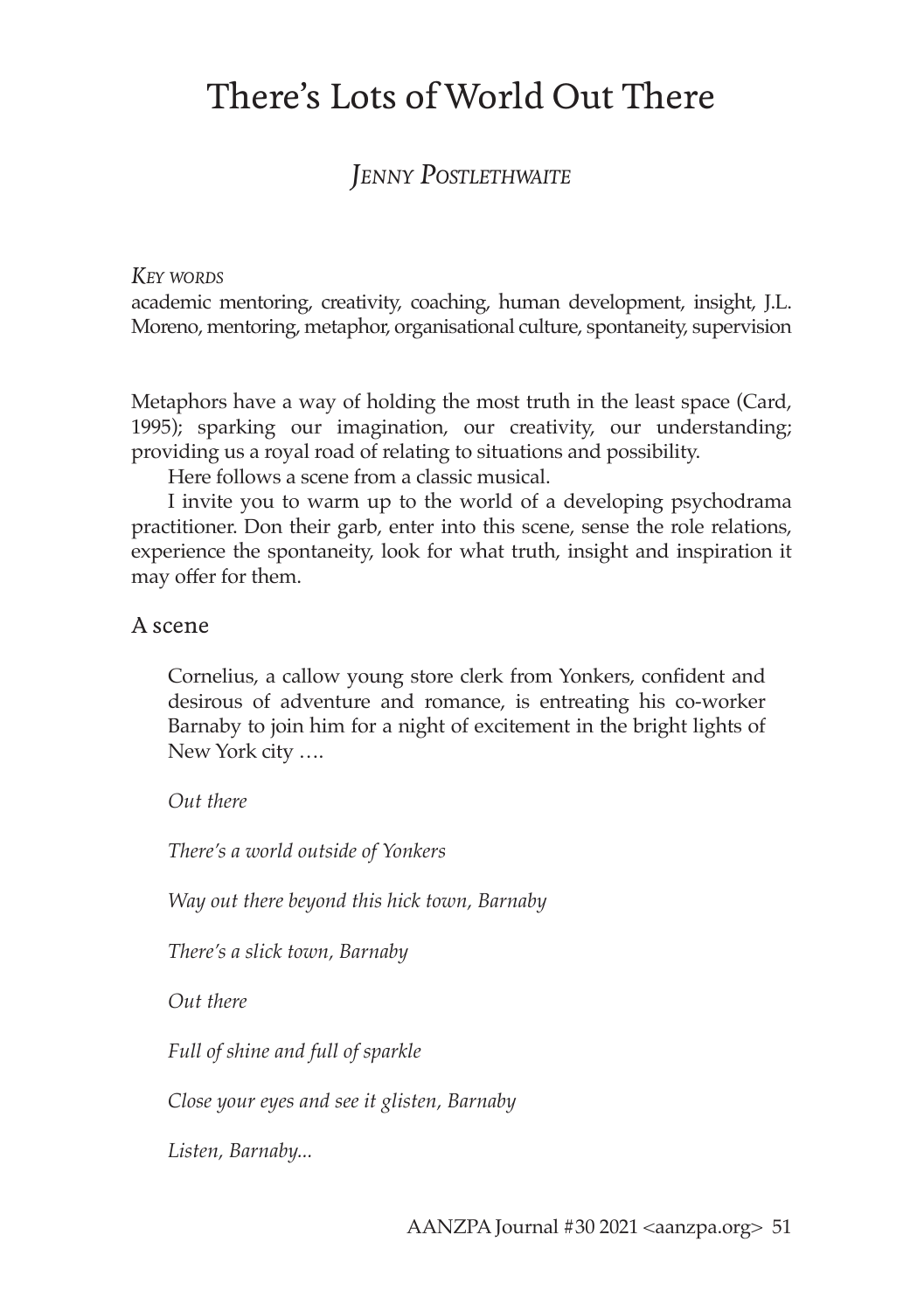Barnaby, a less assured fellow, is captivated yet apprehensive. It is, after all, quite a leap from hick town to bright lights, from the known comfort of Yonkers to the unfamiliar and exotic of the big city. Cornelius offers a suggestion ….

*Put on your Sunday clothes there's lots of world out there ….*

*….. put on the Sunday clothes … get out the brilliantine and dime cigars … take in the shows at Delmonicos … ride in the horse drawn open cars, breathe in the sights, the sounds, the smells ….*

*Dressed like a dream your spirits seem to turn about*

*That Sunday shine is a certain sign*

*That you feel as fine as you look!*

So goes the opening of the number *Put On Your Sunday Clothes,* from the celebrated musical *Hello Dolly.*

For J. L. Moreno "psychodrama was a way to train people to be more spontaneous in their lives in a safe and controlled environment, then go out and try their new roles" (Moreno, 2014). Of course! Barnaby simply needs a little role development! He and Cornelius sing and dance their way through a role training session of sorts, in which Cornelius' vision, his advice to Barnaby, might be paraphrased in Morenian terms as to 'take up the role, take it up fully, with an integration of thinking, feeling and action'.

However, singing about it in Yonkers is not the same as living it in New York city. Role training is one thing, role application another.

## In here and out there

The situation facing Cornelius and Barnaby in a sense mirrors a quandary I have often heard expressed by budding coaches and psychodramatists whom I am training or supervising, who have a desire to take what they are learning in a training context and apply it in their 'real world'.

They have experienced the *in here* of their training world as relatively cloistered and supportive, a place, a space where they have warmed up to and begun to integrate something new: a mindset, a philosophy, a technique. It has been a semi-comfortable Yonkers of sorts for them. But their concern, their reactive fear, is that beyond the training room, in the *out there* of their 'real world' their new offering is somehow out of place and may land as gratingly foreign, neither comprehended nor valued by the target audience. Their New York city equivalent looms as a daunting destination, where the role tests, real and perceived, are likely to be quite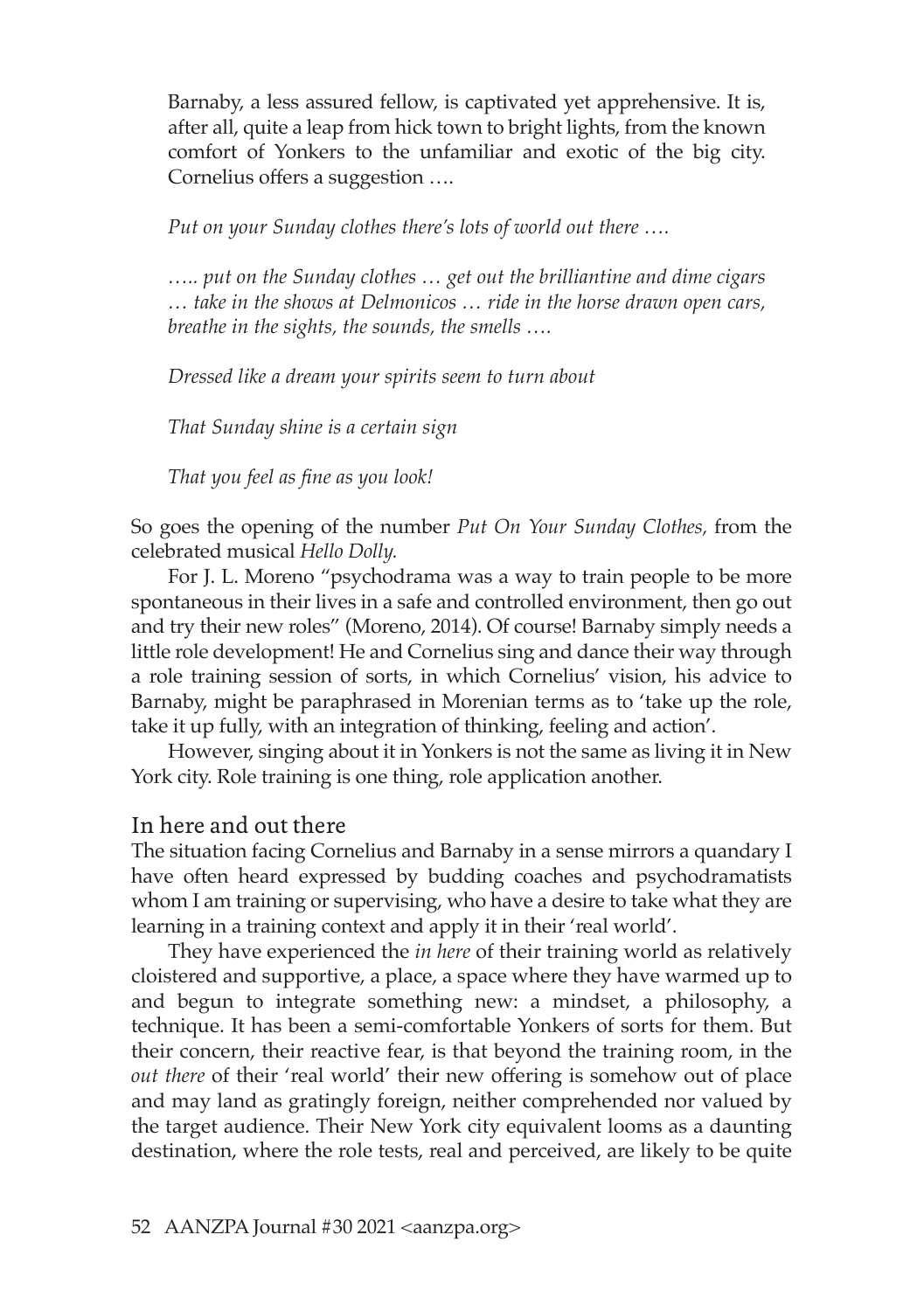different to those experienced in the training room.

During training, a developing coach or psychodramatist is in company with others who share an appreciation of what they are learning. Present because they wish to develop greater expertise in their chosen discipline, the values and principles inherent in that discipline ordinarily appeal to them at a deeply personal level. One of the top reasons people choose to be professional coaches is to "actively promote and contribute to human development on an individual and global scale" (Erikson Coaching International, 2016). This mirrors Moreno's vision for fostering spontaneity in "the whole of mankind" through psychodrama, sociodrama and sociatry.

However, in the *out there* of their everyday professional context, the perceived and actual expectations, priorities, norms and values encountered by practitioners (at any stage of their development) can be markedly different. Their audience, be it individual or group, may not be so open or willing to engage in a process which feels foreign to them, or which exemplifies values and beliefs which conflict with their norms.

The narratives of Carmen and Hailey, two developing practitioners, illustrate this experience.

Carmen<sup>1</sup>, a mature, experienced and well respected scientist and academic, is in conversation with me about her desire to change the focus of her career. Having for many years concentrated on establishing quality clinical controls in her scientific field, her desire now is to take up a formal coaching and mentoring role with the next generation of scientists. She wants to help them develop greater relational skills; skills which she feels are critically important, but generally not well developed or valued in a scientific context. "Scientists are generally impatient with feelings rather than facts", she explains to me. Carmen has operated informally as a coach/ mentor and has delivered lectures on the topic to scientist colleagues and students, but she is concerned about being seen as an imposter by her target audience if she steps into their professional development space explicitly as a coach who also has experience in science, rather than as a recognised scientist who also knows something about coaching.

 Hailey, an administrator in a public service organisation, is passionate about changing the culture in her organisation. She wants to take her psychodrama learning out into her workplace to build a new way of relating, of dealing with conflict, of working through interpersonal and structural issues. From her training room experience she values the power of vulnerability and of staying in relationship as a means to work through issues and differences. However, her perception is that such things are undiscussable in her workplace, where safety is valued over vulnerability

Names and other identifying details have been changed to protect the privacy of the individuals.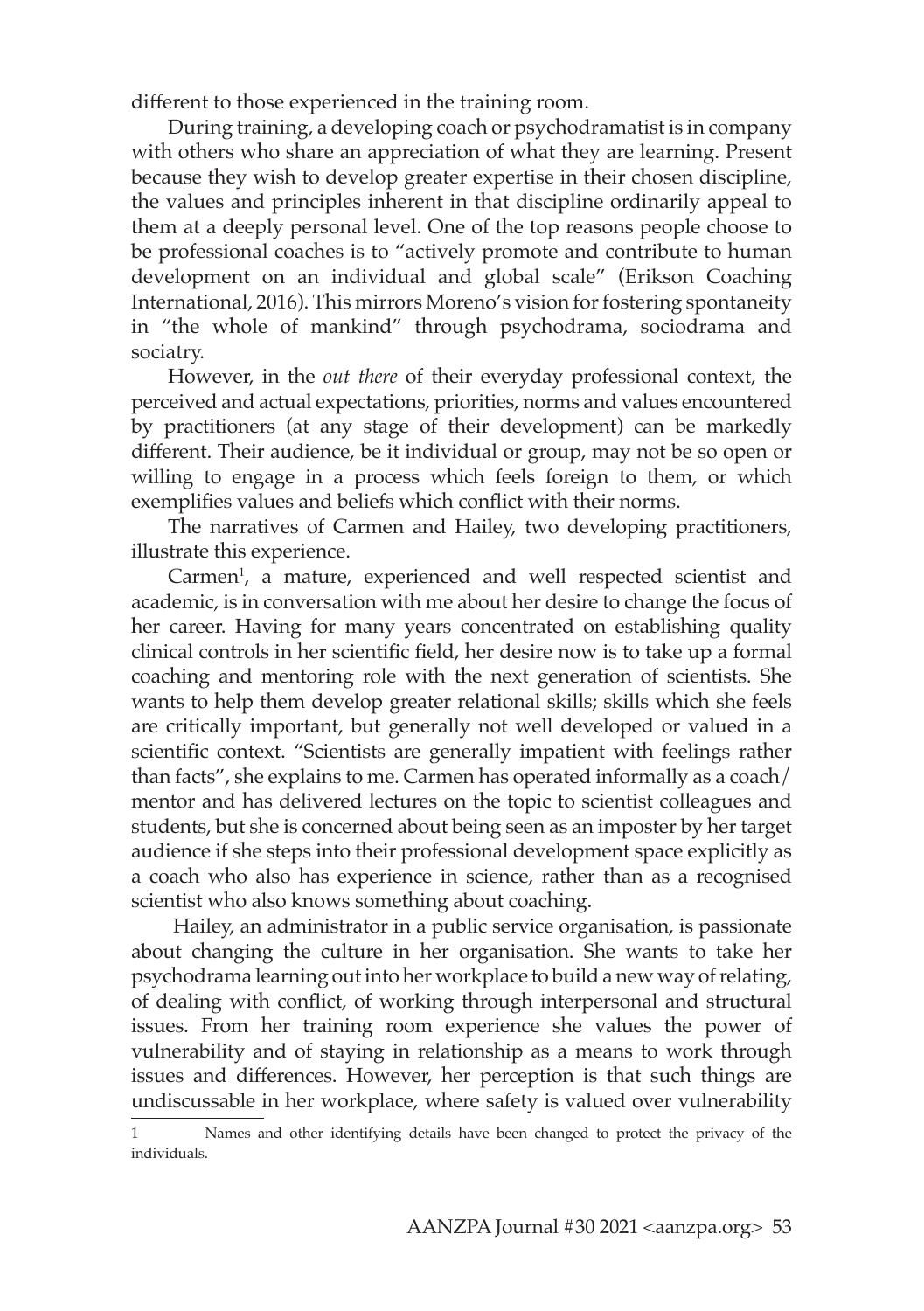and where issues are more often addressed through opaque back channels than person to person.

The extent to which Carmen's and Hailey's concerns are reflective of actuality, versus some aspect of their own performance anxiety, doesn't much matter. Either way it is part of their immediate warm up to *out there*.

And the challenge for both is simple but potentially confronting — how do I bring myself, my being, what I have learned, into relationship with what is actually valued *out there*? How do I get with the warm up that *is out there*, rather than lose my spontaneity in the absence of the warm up I wish was there?

Carmen and Hailey were both initially considering their situations from a practical or process perspective. For example Carmen was looking to me for advice regarding which coaching qualification she might best pursue in order to attract the professional respect of her target audience of scientists. In that world formal qualifications are a valued currency of respect, though not of relationship. Hailey, contemplating an upcoming difficult conversation with work colleagues, initially shared with me her concern about the practicalities of who might speak first and what impact that would have on the proceedings.

Missing from their initial sharing with me was an awareness of their own being, of how they are bringing themselves to the table, beyond the techniques they have learned and adopted. Focused on 'how can I use this method?', they have overlooked 'how can I use this being?'. Also missing was consideration of what might be blocking their spontaneity, their courage to be, to take up their leadership, to identify as more than simply a technician of a method.

I suggested to Carmen that she not conflate or confuse qualifications with presence and capacity, the fundamentals of a good coach. "There are two key paths of development as a coach. One is the skills stuff — what the training course will help you with — the other is your being and mindsets. The former can be taught but the latter is internally developed and critically underpins your effectiveness, particularly if you are working in a space where you are inviting people to step into the vulnerability of emotions rather than facts. It would be helpful for you to consider both paths."

In effect my suggestion is a mirror of Cornelius' advice to Barnaby. The Sunday clothes are important, crucial even, but it is not enough to simply put them on. You need to warm up fully to the role, with the whole of your being, to fully engage in relationship with the world *out there*.

#### The Bigger Picture

Taking a step back from the immediate content of Carmen's and Hailey's situations, it is possible to explore the wider system and various factors in play in each of their contexts *as developing practitioners*.

In Carmen's coaching training room, other trainees are willing partners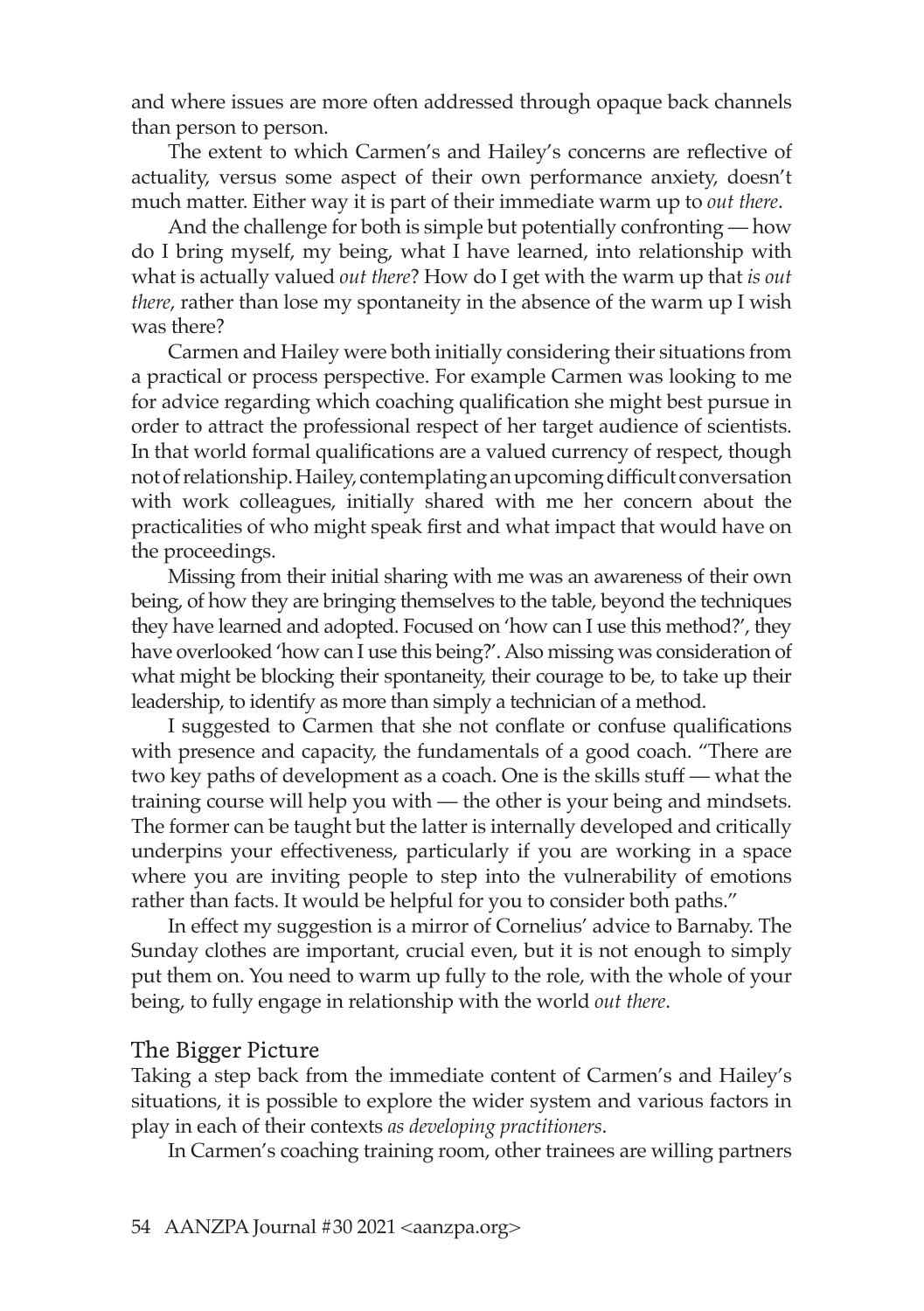for a coaching session. However, in her work environment, where knowledge is king, other needs and expectations are more likely to be in play eg 'I want you to give me an answer, not coach me', or 'Just give me the facts; feelings are irrelevant and get in the way of good decision making'.

In her clinical context, she experiences and witnesses lots of push back from the frontline scientists when new clinical standards are rolled out. The culture is authoritative and status oriented and she recognises the frustrations which flare when standards arrive, without consultation, as mandatory edicts. In that context the proposed solution she shares with me is to provide more information as to why new standards are required, as they are issued. "If we explained more, there would be less frustration." she explains. "That's a possibility," I respond, "but how is it addressing the underlying relational issue?"

Ideally, Carmen wants all parties involved — the standard setters and issuers, the laboratory managers and the frontline scientists — to be able to engage and discuss what is happening, with a view to arriving at a more effective and satisfying process. But she is frustrated herself. "These things aren't real to them. They live in a world of microbes. Microbes are real. Feelings aren't real."

We discuss an upcoming conference address she is planning to deliver. She can envisage what she wants to share with the audience, the vision she has, but thinks it will largely fall on deaf ears as it is outside the audience's reality. Or at least what she perceives their reality to be. I offer a suggestion. "How would it be if, toward the beginning of your presentation, you invited them to turn to each other for a minute or two and share an experience of the process not working well for them? That might help them warm up to their reality in a way conducive to your purpose." "Oh, yes, I could definitely manage that. That could be quite impactful." Carmen, her eyes now wide and bright, is in this moment more in her own being. Her spontaneity has risen as she imagines this New York city scenario, where she invites others to a new future by being different herself, moving beyond the Yonkers norm of presentation style content transfer, to engaging audience members in relationship.

In Hailey's case the norm in her psychodrama training room is to work in group, with a stage, in action. Playfulness and experimentation is encouraged. She is learning the classical psychodrama method with warm up, enactment and sharing/integration. By contrast, in many if not most organisational settings, including hers, such an approach might typically be met with discomfort and suspicion. This has left Hailey unsure, not only of the mechanics of how to proceed, but more importantly of how to manifest her full being in that environment, questioning even what right she has to challenge and change the environment. "Who am I to say what is better?" I am reminded, in the moment, of the words of Marianne Williamson. "Our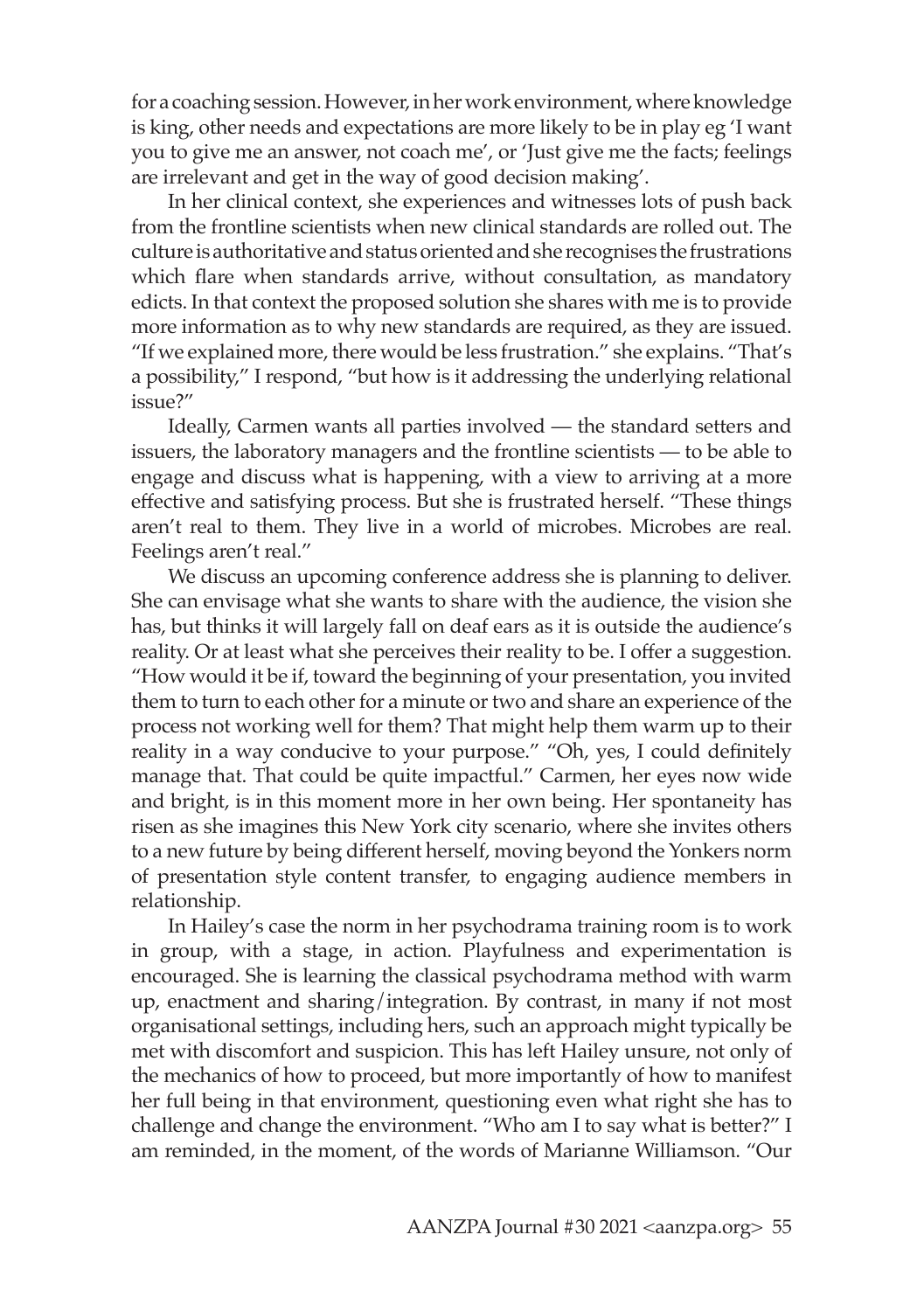deepest fear is not that we are inadequate. Our deepest fear is that we are powerful beyond measure. It is our light not our darkness that most frightens us." (Williamson, 1992)

Haley shares with me that her fear of becoming grandiose is sapping her confidence. It is cutting across her spontaneity, inhibiting her fully taking up her purpose. "Well, yes, it's possible," I respond, with a shrug, "so what?". "Oh ….. Okay then …. Yeah …. So what!" she replies. Clearly warming up to something new in her being, her spontaneity lifts and our conversation about the upcoming difficult meeting takes a sharp 180O turn. We stop talking about the process of the meeting and start talking about how Hailey will maintain her spontaneity in the face of the various obstacles which might arise in the moment. *In here*, in our conversation, she is now seeing herself *out there* as a resourceful agent for change. Cornelius would be delighted, "That Sunday shine is a certain sign, That you feel as fine as you look!"

# Out there, beyond the net

As a child visiting the circus, I was mesmerised by the daredevil feats of the trapeze artists. I can still feel the chilling thrill that ran through me when the most daring of them were boldly introduced by the ringmaster as about to perform Without The Aid Of A Safety Net!!

I think I'm safe in assuming that those artists didn't start off that way. Their training would have involved safety harnesses and nets and most likely commenced firmly on the ground, not up in the air. Their transition from earthbound to flying free and unimpeded under the big top is not unlike Carmen and Hailey moving from the relative safety of *in here* training to *out there* practice. They can build up their muscles, hone their balance and spatial awareness, apply the rosin powder to their hands, but ultimately, in their being, they need to let go of the bar in order to fly.

But how to get to that point? As Carmen and Hailey pursue their development as practitioners, their role development is fundamental; yet there is no ideal set of generic roles, no magic role system to aim for, no optimised checklist against which to mark off their unique psychodramatic roles. Roles emerge and unfold in relationship. And each context, each moment, each *out there* presents a different challenge and opportunity for a practitioner. It requires of them a capacity to warm up to their own spontaneity, in order to get with the actuality of what is met. For any practitioner — developing or experienced — our ongoing work is to warm up, in our being, with spontaneity, ready to meet the world *out there*, where it is, as it is.

Cornelius is a master of warm up and scene setting. "There's lots of world out there!!" See it, hear it, smell, feel it!! Lots of opportunity, lots of possibility, lots to relate with. As I hear his voice in my head, I feel the